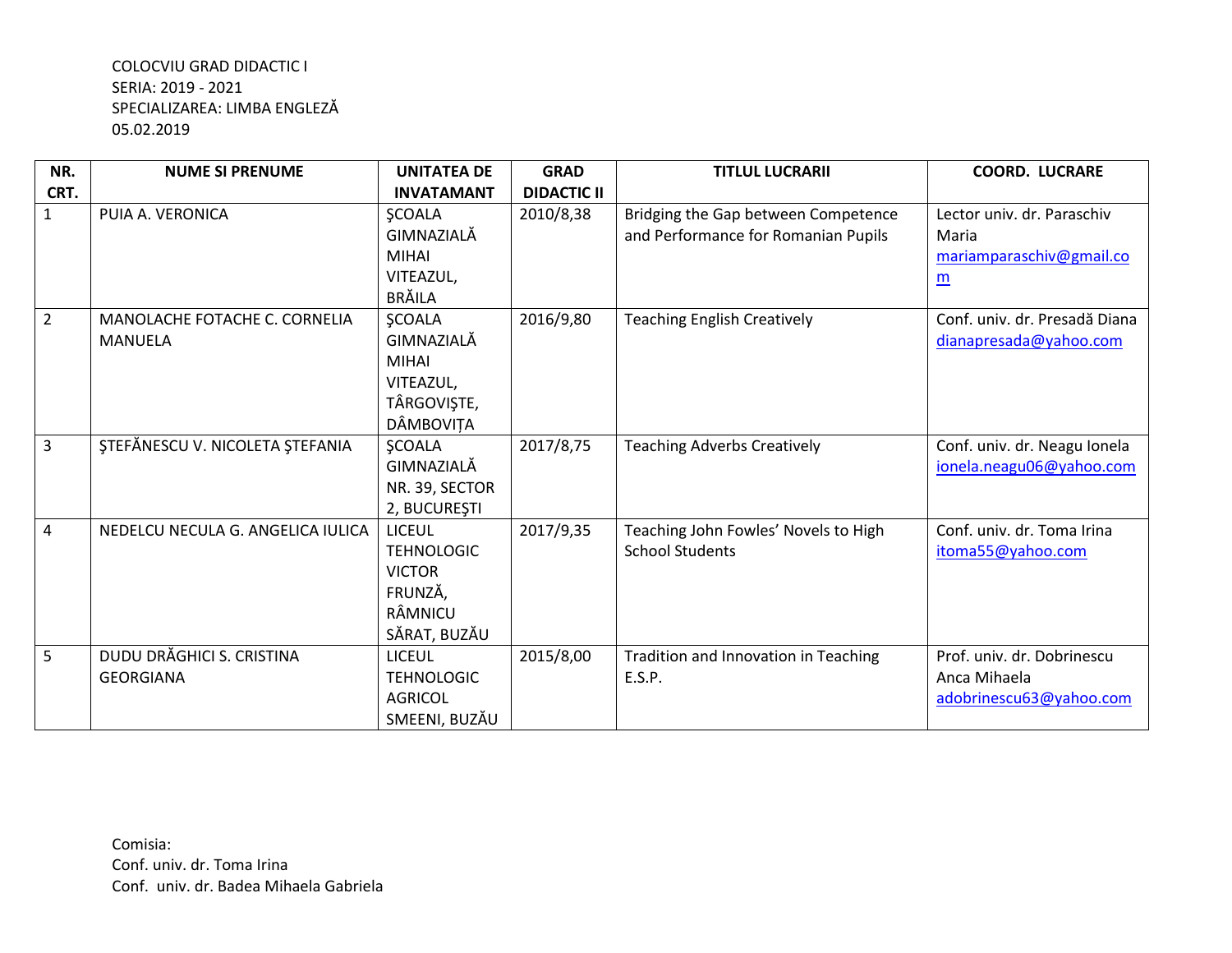| 6  |                                      | <b>ŞCOALA</b>      | 2012/9,28 | Error Analysis in the EFL Class           | Conf. univ. dr. Neagu Ionela |
|----|--------------------------------------|--------------------|-----------|-------------------------------------------|------------------------------|
|    |                                      | GIMNAZIALĂ         |           |                                           | ionela.neagu06@yahoo.com     |
|    | BERCARU RUSINĂ I. OANA ROXANA        | <b>B.P. HASDEU</b> |           |                                           |                              |
|    |                                      | CÂMPINA,           |           |                                           |                              |
|    |                                      | <b>PRAHOVA</b>     |           |                                           |                              |
| 7  |                                      | <b>COLEGIUL</b>    | 2017/9,87 | Teaching English through the Victorian    | Conf. univ. dr. Toma Irina   |
|    |                                      | <b>ECONOMIC</b>    |           | Novels and their Film Adaptations         | itoma55@yahoo.com            |
|    | <b>BUSUIOC SUDITU G. IULIA ELISA</b> | <b>VIRGIL</b>      |           |                                           |                              |
|    |                                      | MADGEARU           |           |                                           |                              |
|    |                                      | MĂNECIU,           |           |                                           |                              |
|    |                                      | <b>PRAHOVA</b>     |           |                                           |                              |
| 8  |                                      | <b>ŞCOALA</b>      | 2017/8,52 | Navigating Imagination in the English     | Conf. univ. dr. Neagu Ionela |
|    |                                      | GIMNAZIALĂ         |           | Class                                     | ionela.neagu06@yahoo.com     |
|    | CRISTEA MITREA M. ALEXANDRA          | MIHAI VITEAZUL     |           |                                           |                              |
|    |                                      | <b>BOLDEȘTI</b>    |           |                                           |                              |
|    |                                      | SCĂIENI,           |           |                                           |                              |
|    |                                      | <b>PRAHOVA</b>     |           |                                           |                              |
| 9  |                                      | <b>ŞCOALA</b>      | 2012/9,52 | Tradition and Innovation in Teaching      | Conf. univ. dr. Toma Irina   |
|    |                                      | GIMNAZIALĂ         |           | English                                   | itoma55@yahoo.com            |
|    | DAVID SAVA V. ELIZA FLORINA          | <b>NR. 2</b>       |           |                                           |                              |
|    |                                      | COMARNIC,          |           |                                           |                              |
|    |                                      | PRAHOVA            |           |                                           |                              |
| 10 |                                      | <b>SCOALA</b>      | 2008/9,00 | Raising Cultural Awareness to Primary and | Conf. univ. dr. Toma Irina   |
|    | DUMITRU ENE I.D. DANA ELENA          | GIMNAZIALĂ         |           | Middle School Students                    | itoma55@yahoo.com            |
|    |                                      | COLCEAG,           |           |                                           |                              |
|    |                                      | <b>PRAHOVA</b>     |           |                                           |                              |
| 11 |                                      | <b>ŞCOALA</b>      | 2017/9,02 | Aspects of British and American Culture   | Prof. univ. dr. Dobrinescu   |
|    |                                      | GIMNAZIALĂ         |           | and Civilization and their Use during     | Anca Mihaela                 |
|    | DUMITRU POPA S. IRINA MARIANA        | <b>ANTON PANN</b>  |           | <b>English Classes</b>                    | adobrinescu63@yahoo.com      |
|    |                                      | PLOIEȘTI,          |           |                                           |                              |
|    |                                      | <b>PRAHOVA</b>     |           |                                           |                              |

Comisia: Conf. univ. dr. Toma Irina Conf. univ. dr. Badea Mihaela Gabriela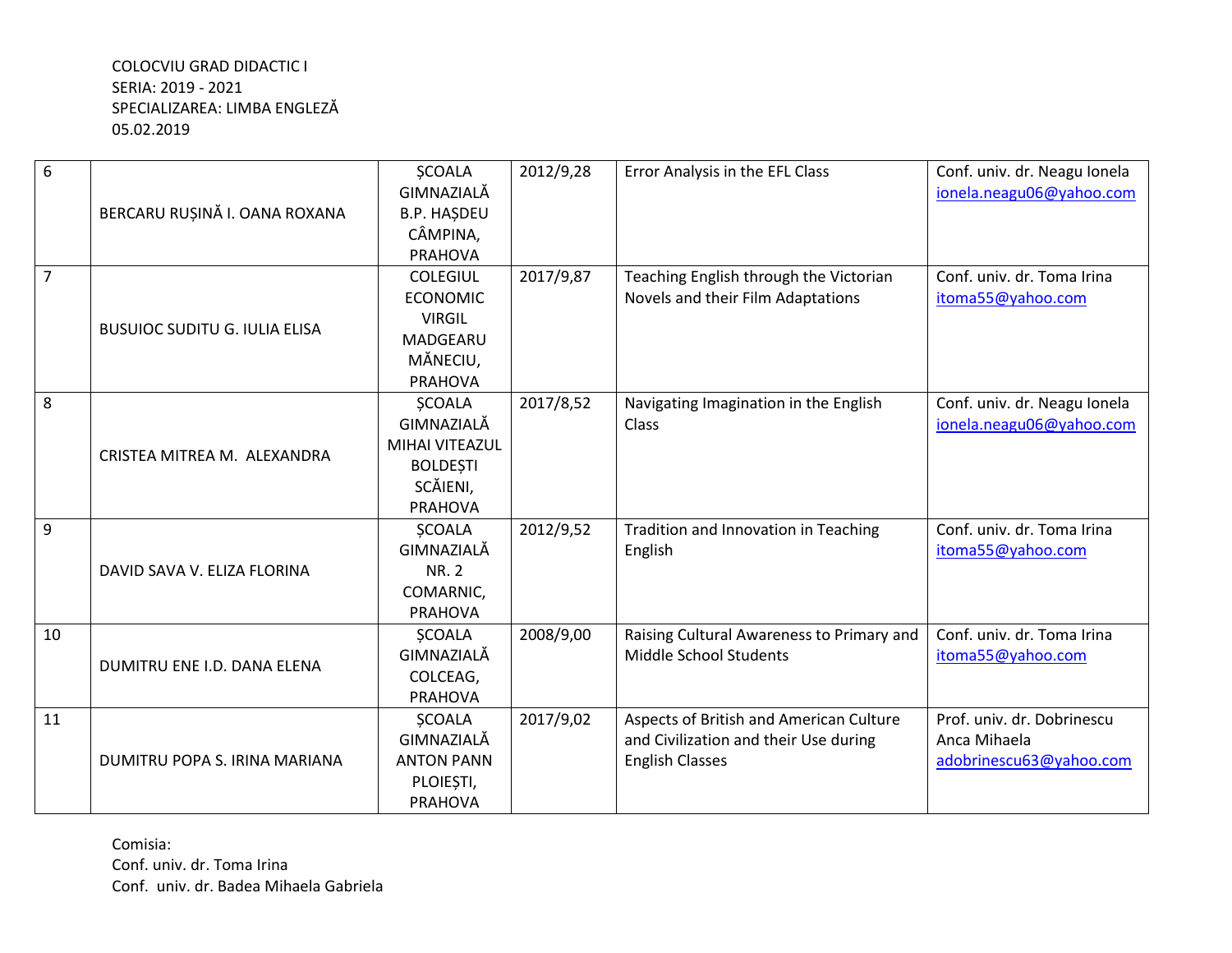| 12 |                                   | <b>ŞCOALA</b>      | 2017/8,50 | <b>Using Games for Teaching English</b>      | Conf. univ. dr. Presadă Diana |
|----|-----------------------------------|--------------------|-----------|----------------------------------------------|-------------------------------|
|    |                                   | GIMNAZIALĂ         |           |                                              | dianapresada@yahoo.com        |
|    | DUMITRU VASILE I. PAULA VALENTINA | <b>GORNET</b>      |           |                                              |                               |
|    |                                   | CRICOV,            |           |                                              |                               |
|    |                                   | <b>PRAHOVA</b>     |           |                                              |                               |
| 13 |                                   | <b>ŞCOALA</b>      | 2017/9,27 | Space Dynamics during English Language       | Conf. univ. dr. Neagu Ionela  |
|    | FĂTU M. ȘTEFANIA ALEXANDRA        | GIMNAZIALĂ         |           | Classes                                      | ionela.neagu06@yahoo.com      |
|    |                                   | <b>BABA ANA,</b>   |           |                                              |                               |
|    |                                   | <b>PRAHOVA</b>     |           |                                              |                               |
| 14 |                                   | <b>SCOALA</b>      | 2011/9,43 | Literature as Communication. Methods         | Conf. univ. dr. Toma Irina    |
|    |                                   | GIMNAZIALĂ         |           | and Strategies of Teaching It                | itoma55@yahoo.com             |
|    | GONȚEA NICOLAE D. MARIA ANDREEA   | <b>VALEA</b>       |           |                                              |                               |
|    |                                   | PLOPULUI,          |           |                                              |                               |
|    |                                   | <b>PRAHOVA</b>     |           |                                              |                               |
| 15 |                                   | <b>COLEGIUL</b>    | 2017/8,75 | <b>Creative Means of Introducing Nominal</b> | Conf. univ. dr. Neagu Ionela  |
|    | IOAN DUMITRACHE I. NICOLETA       | <b>FERDINAND I</b> |           | and Verbal Inflections to A1 Students        | ionela.neagu06@yahoo.com      |
|    |                                   | MĂNECIU,           |           |                                              |                               |
|    |                                   | <b>PRAHOVA</b>     |           |                                              |                               |
| 16 | JINGA MORARU S. IRINA ADINA       | <b>ŞCOALA</b>      | 2017/9,27 | Advantages and Disadvantages of Using        | Conf. univ. dr. Badea         |
|    |                                   | GIMNAZIALĂ         |           | Social Networks in English Classes           | Mihaela Gabriela              |
|    |                                   | BERCENI,           |           |                                              | mihaelagab@yahoo.com          |
|    |                                   | <b>PRAHOVA</b>     |           |                                              |                               |
| 17 |                                   | <b>LICEUL</b>      | 2017/9,00 | <b>Using Cartoons to Enhance</b>             | Conf. univ. dr. Toma Irina    |
|    |                                   | <b>TEHNOLOGIC</b>  |           | <b>Communication Skills</b>                  | itoma55@yahoo.com             |
|    | MĂRĂȘESCU URLEȚEANU M.            | <b>CONSTANTIN</b>  |           |                                              |                               |
|    | <b>MAGDALENA</b>                  | CANTACUZINO        |           |                                              |                               |
|    |                                   | BĂICOI,            |           |                                              |                               |
|    |                                   | <b>PRAHOVA</b>     |           |                                              |                               |